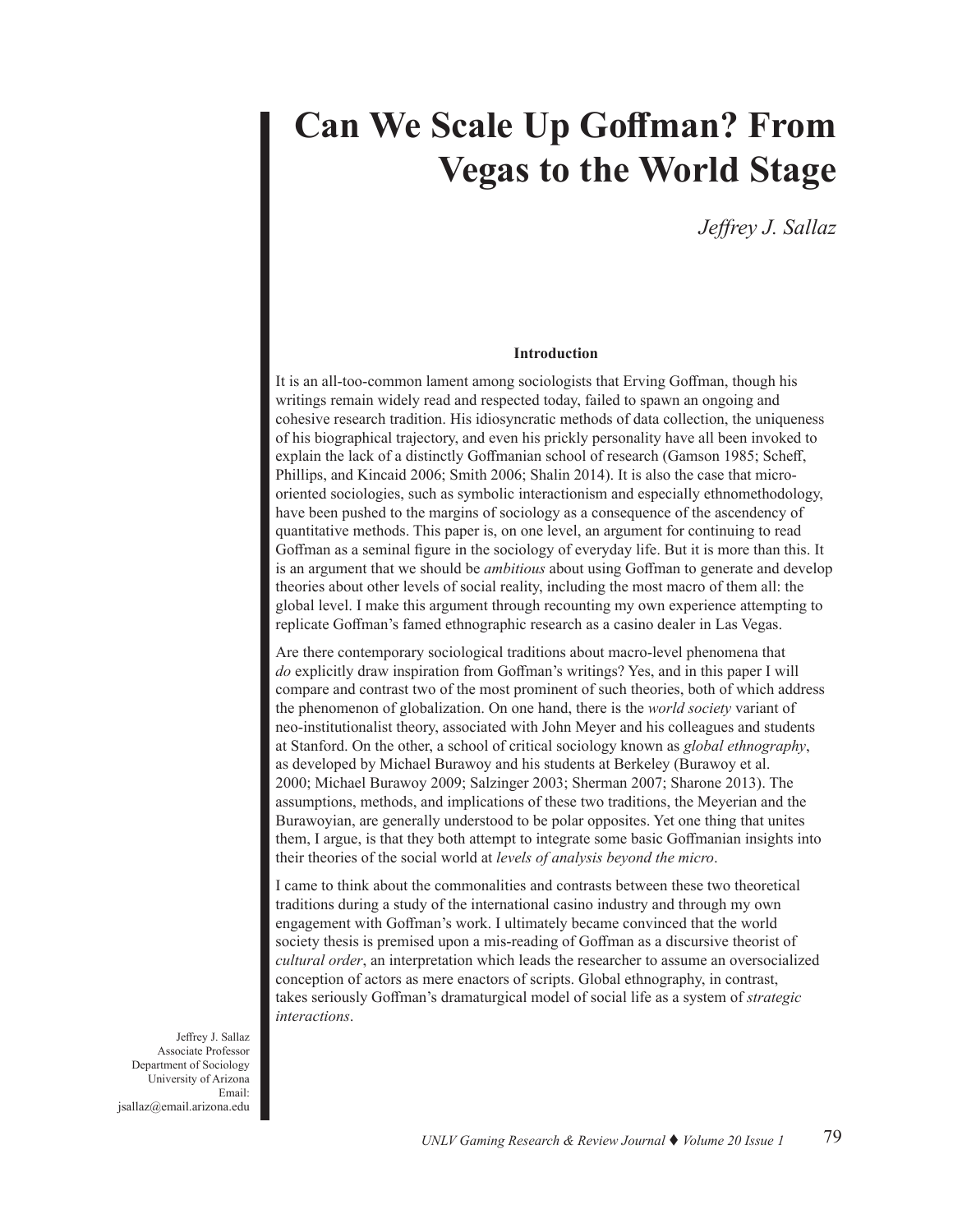An important consequence of these disparate uses of Goffman is divergent understandings of the relation between the front and back stage of social life. The world society thesis obliterates any such distinction; while for global ethnography, it is the central dynamic driving national processes in the new world order.

I first discovered the relevance of Goffman's theory to my own research rather serendipitously, while doing ethnographic fieldwork as a casino dealer in order to study interactions among dealers, gamblers and pit bosses in a Nevada casino. One afternoon before work I stumbled upon Goffman's classic study of risk-taking, "Where the Action Is," an essay which evinces an insider's knowledge of the workings of a casino pit (1967). Upon digging further into biographies of Goffman's life, I learned that Goffman had spent several summers, and even perhaps a full year, working as a casino dealer in Las Vegas during the 1950s. Anyone who knows anything about Goffman knows that he at one point worked as a gym assistant in a mental hospital—which became the empirical material for his book *Asylums* (Goffman 1961)—and many others know that he had done his dissertation research in a village in the Shetland Isles—the insights of which led to *The Presentation of Self in Everyday Life* (Goffman 1959). Much less well known were his research trips to Reno and Las Vegas while he was a faculty member at the University of California at Berkeley.

As I read his anecdotes and examples about casino dealing in the 1950s, however, I was struck by how similar his experiences were to my own, by how little had changed in Nevada in the past 50 years. Goffman, along with others who worked in and studied Las Vegas casinos during this era, described dealers as skillfully plying their trade and taking part in the action on the tables (Moehring 2000; Schwartz 2013). As I document in my empirical research, dealing in Nevada today remains organized as a craft (Sallaz 2002). Casino workers exercise autonomy via their craft, they actively contribute to the sense of "action" on the tables, while pit bosses trust dealers to guard the tables and act as *de facto* managers of the play. It was as though the Vegas casino had been hermetically sealed from the outside world.

Following my Nevada research, I had an opportunity to do an ethnography of a casino in a very different context: in post-apartheid South Africa. It turned out that following the end of apartheid, the new government, the African National Congress, had legalized gambling and licensed Las Vegas style casinos throughout the country. At first glance, this development seems entirely consistent with convergence theories of globalization, which predict that American-style institutions are diffusing throughout the world. As my ethnographic research in South Africa progressed, however, I discovered significant differences between how casino work was organized in Nevada versus South Africa. Though I had begun my research grounded in Goffmanian concepts about micro interactions on blackjack tables in Las Vegas, I was now forced to think about macrolevel processes such as the globalization of organizational forms.

# **The World Society Thesis**

In particular, John Meyer's world-society thesis offered a powerful explanation of the spread of Vegas style casino gambling (Meyer, Ramirez, and Soysal 1992). As explicated in an influential 1997 AJS article, this theory argues that it is not the greater efficiency of American forms which drive their diffusion, but the normative power of institutional scripts generated in the United States (Meyer et al. 1997). To document this process, world society scholars have assembled an impressive array of evidence concerning the global standardization of education curricula, national constitutions and other formal documents (Powell and DiMaggio 1991).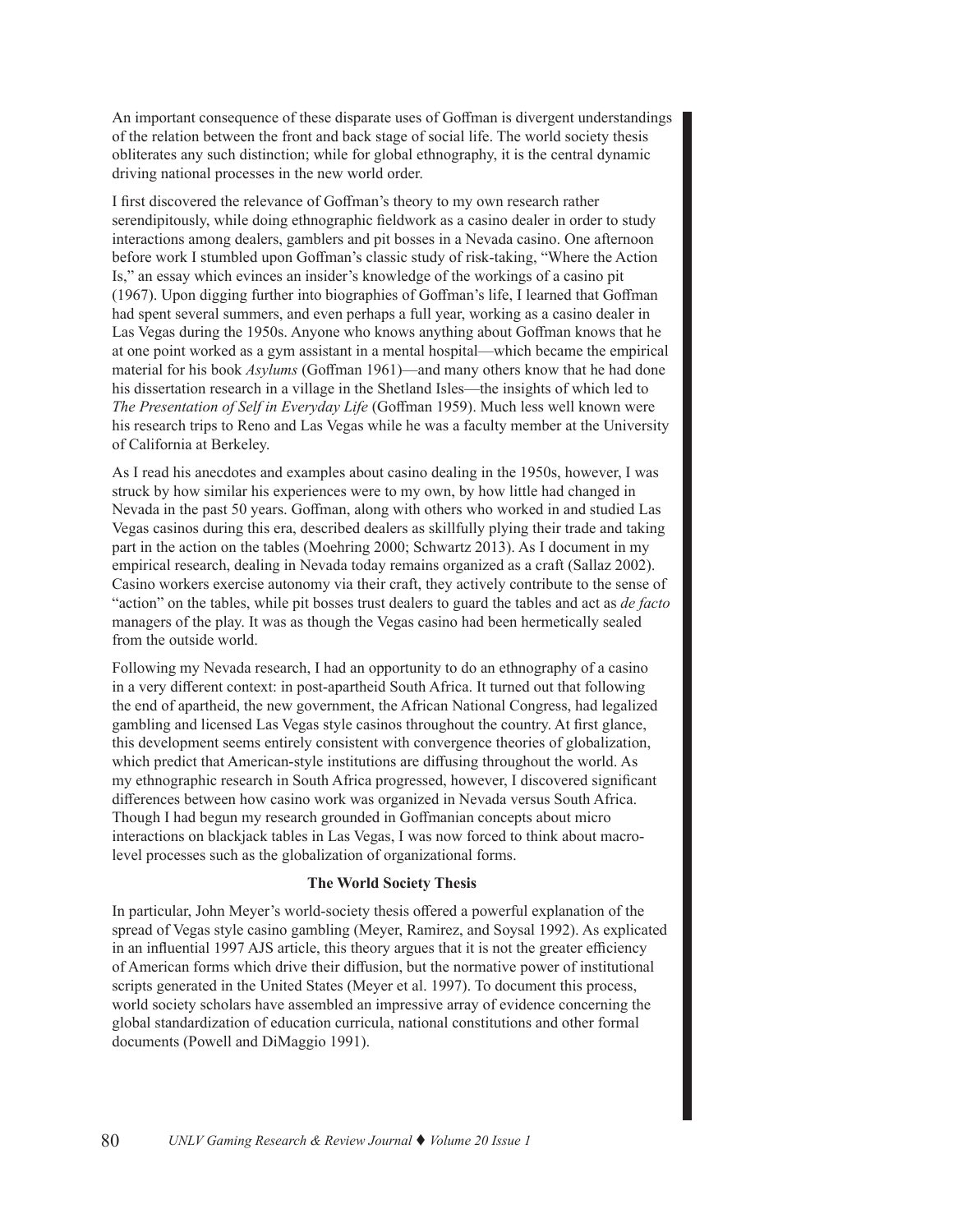Theoretically, world society scholars ground their argument in Goffman, generating what they call a macro-phenomenological approach to action and identity. It is macro in that it views identities as emerging relationally. It is phenomenological in that it opposes realist accounts which focus upon the interplay of power and interests. As Meyer et al state,

> The many individuals both inside and outside the state who engage in state formation and policy formulation are enactors of scripts rather more than they are self-directed actors. The social psychology at work is that of Goffman… emphasizing dramaturgical and symbolic processes in place of the hard-boiled calculation of interests assumed by rationalist actor-centric approaches (Meyer et al. 1997: 150-1)

Goffman thus provides the world society story three essential components of a comprehensive theory. First, a **formal mechanism**. National elites are embedded in a global culture which negatively constrains but also positively guides their decisions. Second, a predictor of the **substantive content** of new global scripts. For just as Goffman argued that the social glue holding together modern society is a ritualistic respect for the individual, the world society thesis argues that the common content of emergent models is a respect for individual rights and freedoms. Third, Goffman offers a way to account for **empirical anomalies**. Should local practices not match the global script, the fault lies not with the actors, but with unintended consequences such as logistical problems involved in translating models into action, a phenomenon known as a decoupling.

## **Assessing Fit**

At first glance, the world society story fit the South African case quite well. While gambling had been prohibited during apartheid, policy-makers in newly democratic South Africa decided to make gambling an individual freedom not to be proscribed by the state. And rather than sanctioning some form of indigenous gambling, the party in charge of the new government—the African National Congress—explicitly modeled South Africa's new gambling industry on that of Nevada's. Large, extravagantly themed casino-hotel-resorts were built in and around the cities of Johannesburg, Cape Town, Durban and others (Sallaz 2012). Most were owned and operated by traded entertainment firms, some South African and some foreign.

I ended up in one such casino which, by happenstance, was constructed to be a carbon copy of the casino at which I'd done fieldwork as a dealer in Las Vegas. I put my "black and whites" (formal attire) back on and again took my place behind the tables. It did not take long at all, however to see that the interaction order on the casino floor in South Africa couldn't have been more different than in Las Vegas. While Las Vegas casinos are characterized by a high degree of trust between managers and dealers, South African casinos are replete with managerial suspicion of workers. As a result, casino work there is deskilled and intensely monitored by management; while relations among dealers and gamblers are greatly strained, to say the least (Sallaz 2008). In sum, on the ground, well below the level of policy and formal models, I discovered not convergence but divergence in the global gambling industry. Underneath surface similarities, the interaction order inside casinos was very different.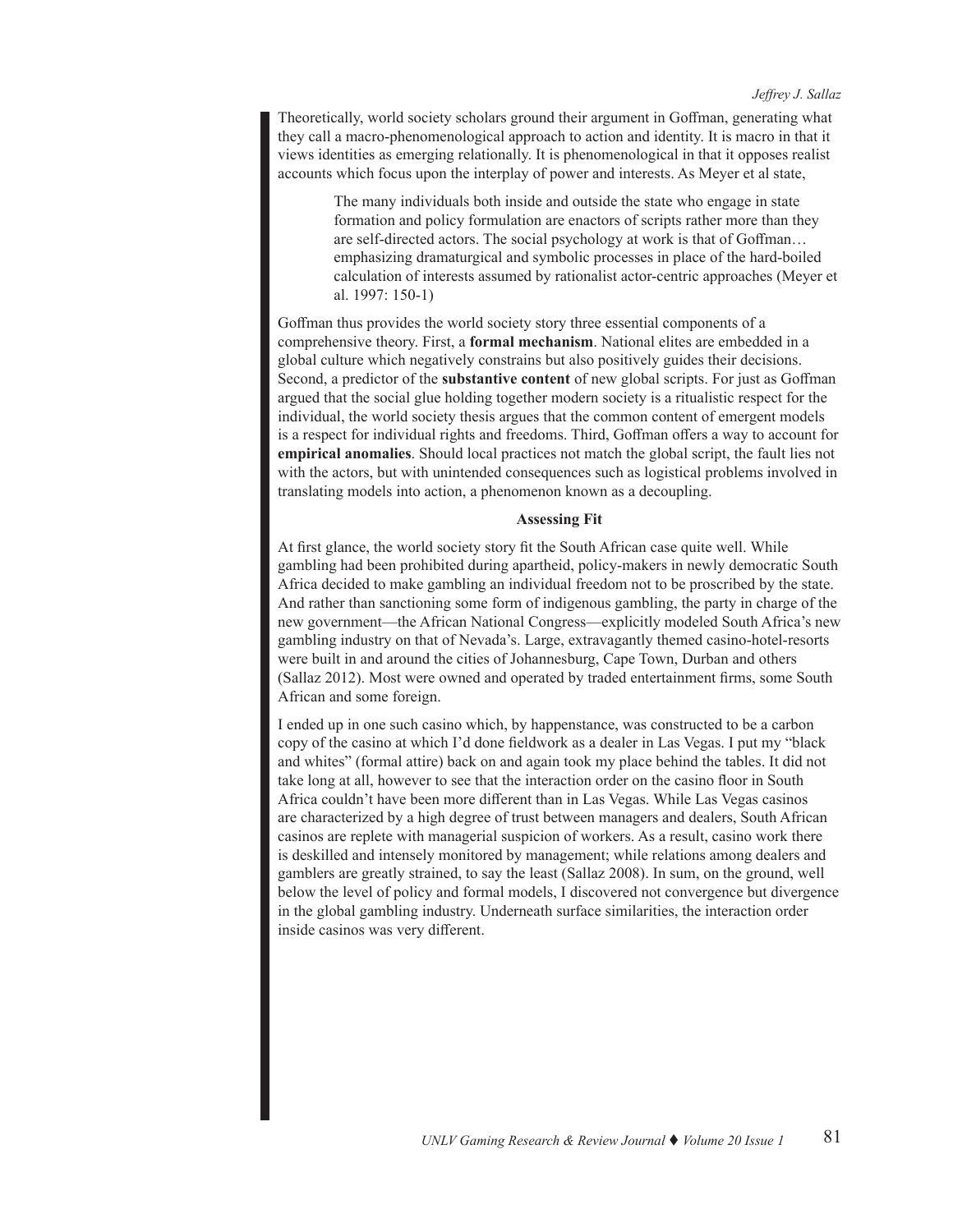# **How to Explain?**

As I moved from describing these different gambling cultures, to explaining how they came into being, I drew upon Goffman's insights, especially those elaborated in the monographs *Stigma* and *Strategic Interaction*. I argued that in both the US and South Africa, during key moments when gambling legislation was being debated, the symbolic meaning of casinos was unsettled and contested. Those opposed to casinos attempted to discredit them as impure, stigmatized enterprises. These were not innocuous businesses selling a chance to play harmless games, they argued, but dens of vice, magnets for organized crime, exploiters of the poor, and predators of gambling addicts (Clotfelter and Cook 1991; Schwartz 2006; Schüll 2012).

Casino proponents, rather than denying such stigmas, deployed various disidentifiers to deflect attention away from them. Gambling may not be the ideal business, they argued, but it creates jobs and stimulates the economy (Goodman 1996; D'Hauteserre 2008). And most importantly, in both South Africa and the US, proponents deflected moral stigmas by linking casinos to a larger plan of *affirmative action for minority workers* who suffered discrimination in mainstream sectors of the economy. Affirmative action quotas were set up for the casinos, and state agencies created to monitor the firms. The ultimate success of the affirmative action plans, however, differed greatly in the two countries. In South Africa, they were stringently enforced, but with perverse consequences, as casino operators distrusted the minority workers they were required to hire. This distrust translated into a contentious casino culture. In the United States, affirmative action goals were never enforced with much rigor, and so managers relied on personal networks to staff the casino floor with trusted confederates. The end result is a cooperative casino culture in Las Vegas, one which has persisted from the time of Erving Goffman's fieldwork up to today.

#### **Towards a Goffmanian Theory of Globalization**

What are the implications of these findings for how we understand globalization, and especially the ongoing relevance of Goffman's theoretical insights? I offer three axioms that I view as fundamental to a Goffmanian perspective on globalization. In doing so my aim is to reclaim Goffman's legacy from the new institutionalist tradition, to argue that Goffman allows us to theorize not just consensus and diffusion, but also conflict and differentiation. Taking seriously the distinction between frontstage versus backstage actions, and applying this distinction to the actions of organizations and institutions rather than simply individuals, is essential to this task.

## **First Point: The Situation is Where the Action is**

The first axiom I call: the situation is where the action is. As a methodological principle, it states that we must study more than just the formal structure of institutions (Hallett and Ventresca 2006; Bechky 2011). The "doing" of everyday life, and in particular routine interactions among organizational participants, deserves close attention. In the context of a casino, we would document empirically how gamblers interact with frontline staff such as dealers, how dealers interact with managers such as pit bosses, and how gamblers interact with one another. Goffman's own writings continue to provide a catalogue of concepts to understand such interactions as performances, ripe as they are with meanings and purposes (Edgley 2013).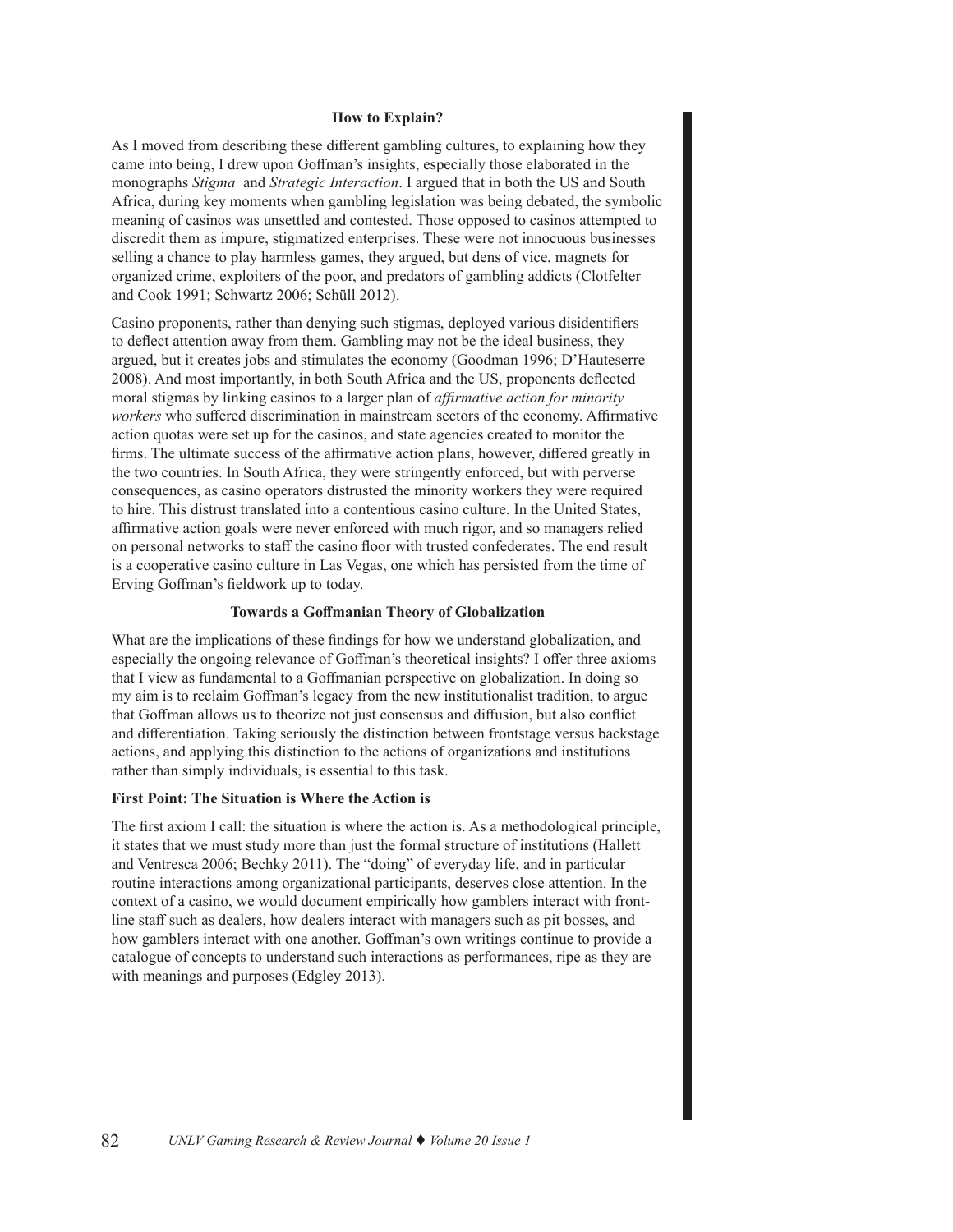In the world society story, the front-stage is the mental horizon of elites as they internalize global scripts. What happens subsequently on the ground is relegated to the background of analysis. Ever the ethnographer, Goffman argued the converse, that the front-stage of social life is the situation, where individuals experience and negotiate objective structures within institutions (1989). Rather than starting with the convergence of organizational forms and explaining as "decoupling" any divergence within them, a Goffmanain take on globalization takes the latter as a starting point for problematizing assumptions about the former.

#### **Second Point: Scripts May be Globalized, but Actors and Audiences Still Matter**

The second axiom may be stated as: scripts may be globalized, but actors and audiences still matter. The world society thesis offers an oversocialized vision of actors. Global scripts, it argues, provide concrete roles and goals which constitute national actors who then "make valiant efforts to live up to the model." Should actors fail to live up to the model despite their good intentions, decoupling once again comes to the rescue as an explanation why. In my research, however, I found it necessary to question this assumption that institutional actors are always sincere in their attempts to perform global scripts. Following the general propositions of Goffman's dramaturgical framework, I argued that performers can be not only taken in by, but can also be cynical about their parts.

For example, while casino operators in both Las Vegas and South Africa publicly acknowledged the legitimacy of employment equity for minorities, my ethnographic research revealed that, behind closed doors, these same individuals viewed their role as "responsible employers" with much cynicism. In the US, however, state regulators lacked the power and resources to make firms play this role; they were, in Goffman's terms, a "weak audience" unable to influence the performance. In South Africa, in contrast, strategic interactions between performing firms and regulatory audiences played out very differently. There, managers, though also cynical about their role as modern employers, faced a "strong" audience, that is, a gambling board which assiduously monitored their labor practices (Sallaz 2009). The point is that a cross-national comparison allows us to recast decoupling, not as a gulf which opens spontaneously between the front and back stage of social life, but as an outcome of the successful management of institutional front and back stages. Nor were audiences simply "rationalized others" in the minds of elites, but specific regulatory agencies which varied in their capacity to monitor and discipline firms.

# **Third Point: Global Models are Resources as well as Rules**

Our third axiom can be stated thus: global models are resources as well as rules. Rather than viewing the overarching "scripts" of individualism now disseminated globally as constraints upon action, we treat them as the terrain upon which struggles are now carried out. As Randall Collins, Philip Manning, and others have argued, Goffman's theory *is* congruent with a conflict perspective on social life (Collins 2014; Manning 2001). Consequently, while we may find consensus concerning broad values and goals, there will be struggle over how adherence to these goals is defined and displayed. Over, that is, the expressive equipment of institutional interactions.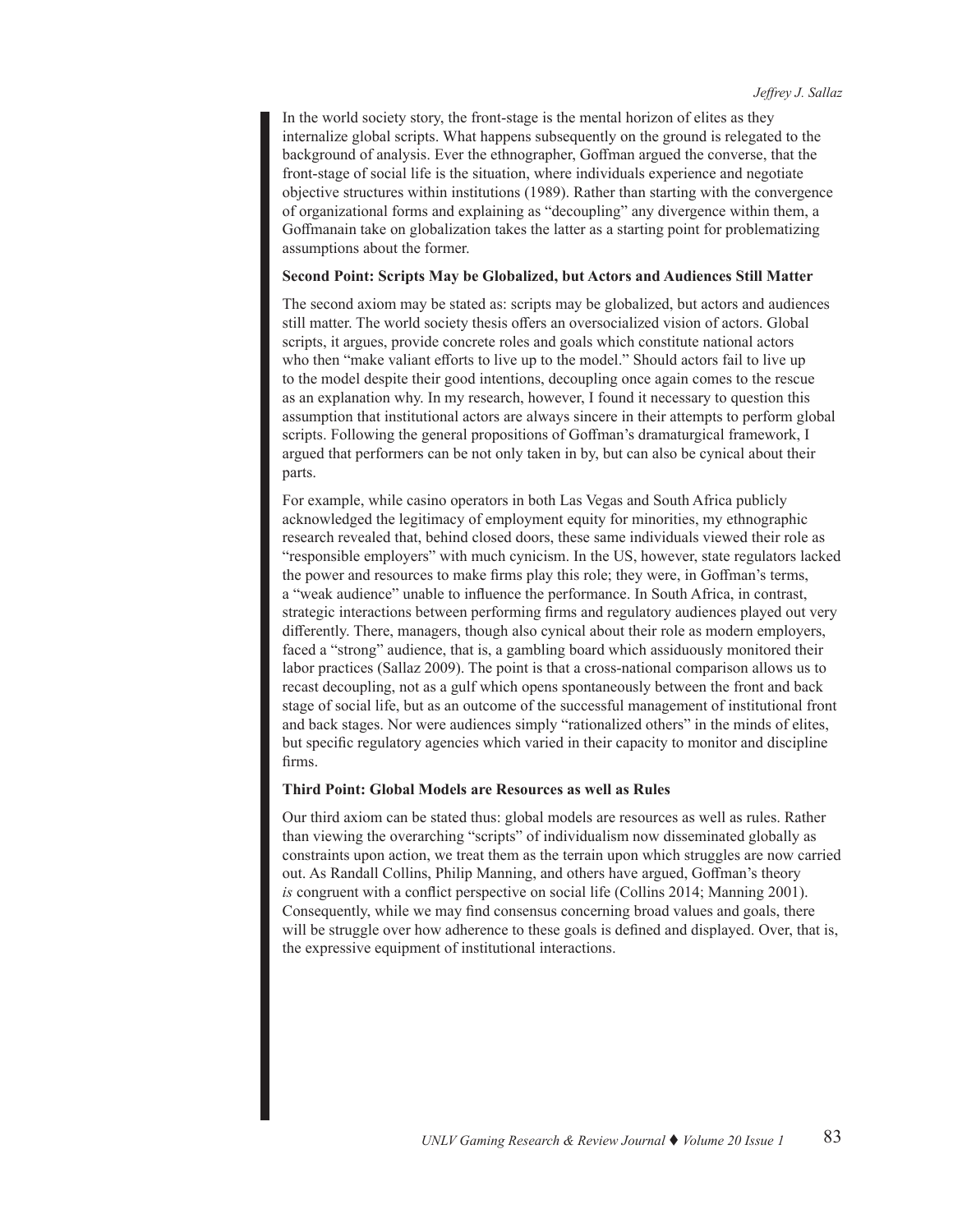Consider an example from South Africa. Following the end of apartheid, public and private actors negotiated to decide upon a new system of categorizing citizens. Should the old system of classifying racial groups as white, black or coloured be retained? Should white women be counted as protected minorities, since they were discriminated against in some areas but not others during apartheid? And what about the expressive equipment through which employers would display adherence to new equity laws? Negotiations eventually settled upon single-page quota charts which detail the percentage of nonwhites in various occupational categories. Now, ten years later, these charts are being revised on the grounds that they in fact obscure the tokenization of non-whites, who experience a profound gulf between their dramatic and real power within organizations.

The point here is that models are not imported unreflexively from the outside. Because they will subsequently constitute the terrain upon which strategic interactions take place, these models will be treated as valuable resources by potential actors and audiences.

#### **Conclusion**

To summarize, I've argued that far from being an idiosyncratic analysis of interpersonal interaction, Goffman's theory offers a powerful tool for analyzing the contemporary process of globalization. Goffman can be scaled up, so to speak. To illustrate, I've contrasted my own, micro-oriented approach to comparative ethnography with the institutional approach of the world society school. Both approaches take seriously Goffman's admonition to view reality as a relational construct, and to examine the meanings which emerge and circulate through these relations. I however have argued that we mustn't succumb to an oversocialized vision of global actors, lest we lose sight of the strategic character of institutional interactions as they emerge on a global stage.

I applied these insights to the case of the spread of Vegas-style casino gambling, which has been a remarkable development over the past two to three decades. It's impossible to account for this development using only standard ideas of consumer preferences (demand for gambling opportunities presumably did not suddenly change). A much better explanation is one that considers strategic interactions among governments, firms and various publics. Legalizing and regulating a long-stigmatized commodity such as casino gambling is a dramaturgical accomplishment. Furthermore, it is one which subsequently structures everyday life inside of the casinos themselves.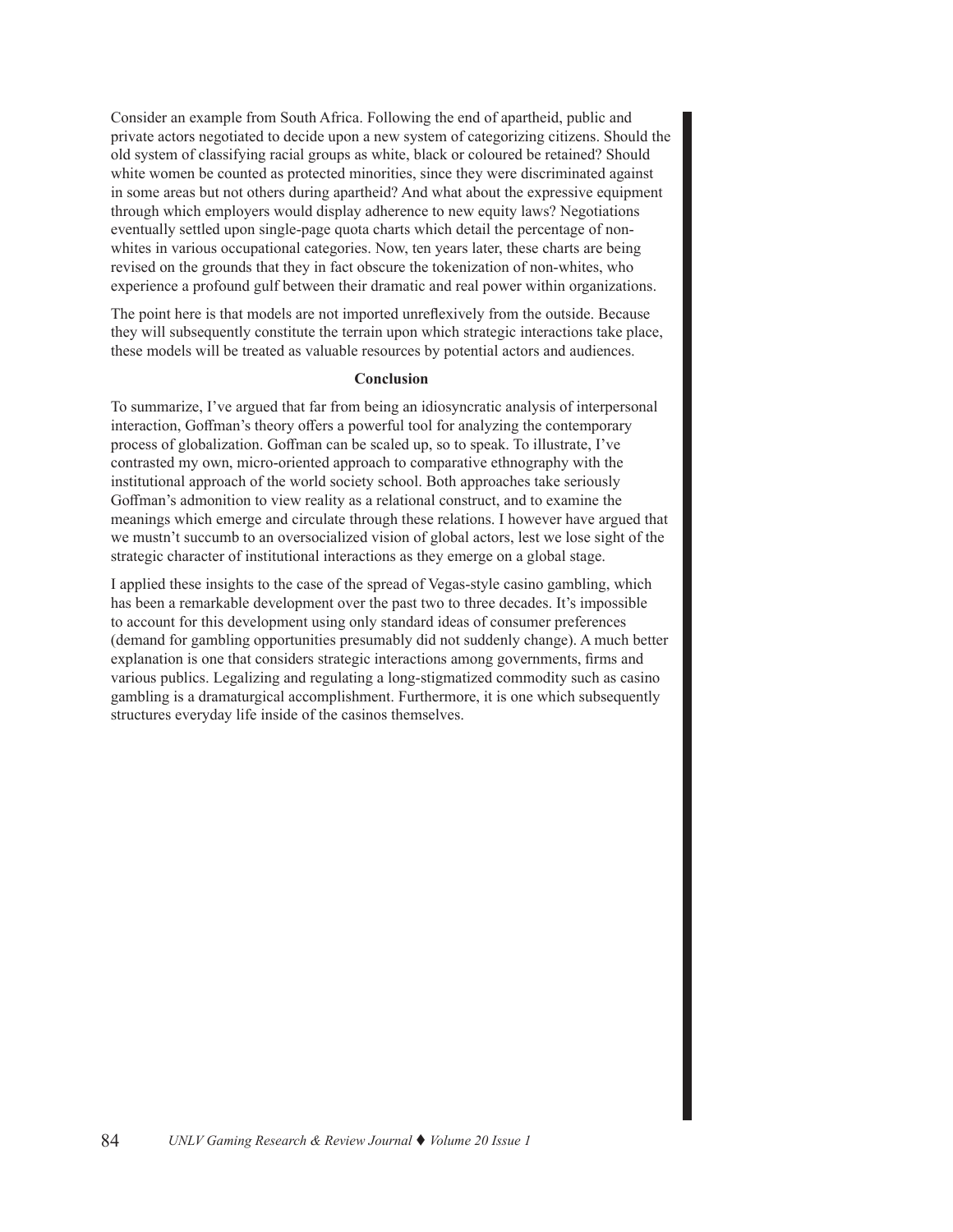#### **References**

Bechky, Beth A. 2011. "Making Organizational Theory Work: Institutions, Occupations, and Negotiated Orders." *Organization Science* 22 (5): 1157–67. doi:10.1287/ orsc.1100.0603.

Burawoy, Michael, Joseph A. Blum, Sheba George, Millie Thayer, Zsuzsa Gille, Teresa Gowan, Lynne Haney, Maren Klawiter, Steve H. Lopez, and Sean Riain. 2000. *Global Ethnography: Forces, Connections, and Imaginations in a Postmodern World*. University of California Press.

Clotfelter, Charles, and Philip Cook. 1991. *Selling Hope: State Lotteries in America*. Harvard University Press.

Collins, Randall. 2014. *Interaction Ritual Chains*. Princeton University Press.

D'Hauteserre, Anne-Marie. 2008. "Foxwoods Casino Resort: An Unusual Experiment in Economic Development\*." *Economic Geography* 74 (December): 112–21. doi:10.1111/j.1944-8287.1998.tb00034.x.

Edgley, Dr Charles. 2013. *The Drama of Social Life: A Dramaturgical Handbook*. Ashgate Publishing, Ltd.

Gamson, William A. 1985. "Goffman's Legacy to Political Sociology." *Theory and Society* 14 (5): 605–22. doi:10.1007/BF00160018.

Goffman, Erving. 1959. *The Presentation of Self in Everyday Life*. 1 edition. Anchor.

- ———. 1961. *Asylums: Essays on the Social Situation of Mental Patients and Other Inmates*. New York: Anchor Books.
- 1963. Stigma: Notes on the Management of Spoiled Identity. New York: Touchstone.
- ———. 1967. *Interaction Ritual Essays on Face-to-Face Behavior*. New York: Anchor Books.

———. 1989. "On Fieldwork." *Journal of Contemporary Ethnography* 18 (2): 123–32. Goodman, Robert. 1996. *The Luck Business*. Simon and Schuster.

Hallett, Tim, and Marc J. Ventresca. 2006. "Inhabited Institutions: Social Interactions and Organizational Forms in Gouldner's Patterns of Industrial Bureaucracy." *Theory and Society* 35 (2): 213–36. doi:10.1007/s11186-006-9003-z.

Manning, Peter K. 2001. "Theorizing Policing: The Drama and Myth of Crime Control in the NYPD." *Theoretical Criminology* 5 (3): 315–44.

Meyer, John, John Boli, George M. Thomas, and Francisco O. Ramirez. 1997. "World Society and the Nation-State." *American Journal of Sociology* 103 (1): 144–81.

Meyer, John, Francisco Ramirez, and Yasemin Soysal. 1992. "World Expansion of Mass Education: 1870-1970." *Sociology of Education* 65 (2): 128–49.

Michael Burawoy. 2009. *The Extended Case Method*. Berkeley: University of California Press.

Moehring, Eugene P. 2000. *Resort City in the Sunbelt: Las Vegas, 1930-2000*. University of Nevada Press.

Powell, Walter W., and Paul J. DiMaggio, eds. 1991. *The New Institutionalism in Organizational Analysis*. 1 edition. Chicago: University Of Chicago Press.

Sallaz, Jeffrey J. 2002. "The House Rules: Autonomy and Interests Among Service Workers in the Contemporary Casino Industry." *Work and Occupations* 29 (4): 394–427.

———. 2008. "Deep Plays: A Comparative Ethnography of Gambling Contests in Two Post-Colonies." *Ethnography* 9 (1): 5–33. doi:10.1177/1466138108088947.

———. 2009. *The Labor of Luck: Casino Capitalism in the United States and South Africa*. Berkeley, CA: University of California Press.

Sallaz, J. J. 2012. "Politics of Organizational Adornment: Lessons from Las Vegas and Beyond." *American Sociological Review* 77 (1): 99–119. doi:10.1177/0003122411430496.

Salzinger, Leslie. 2003. *Genders in Production*. Berkeley: University of California Press.